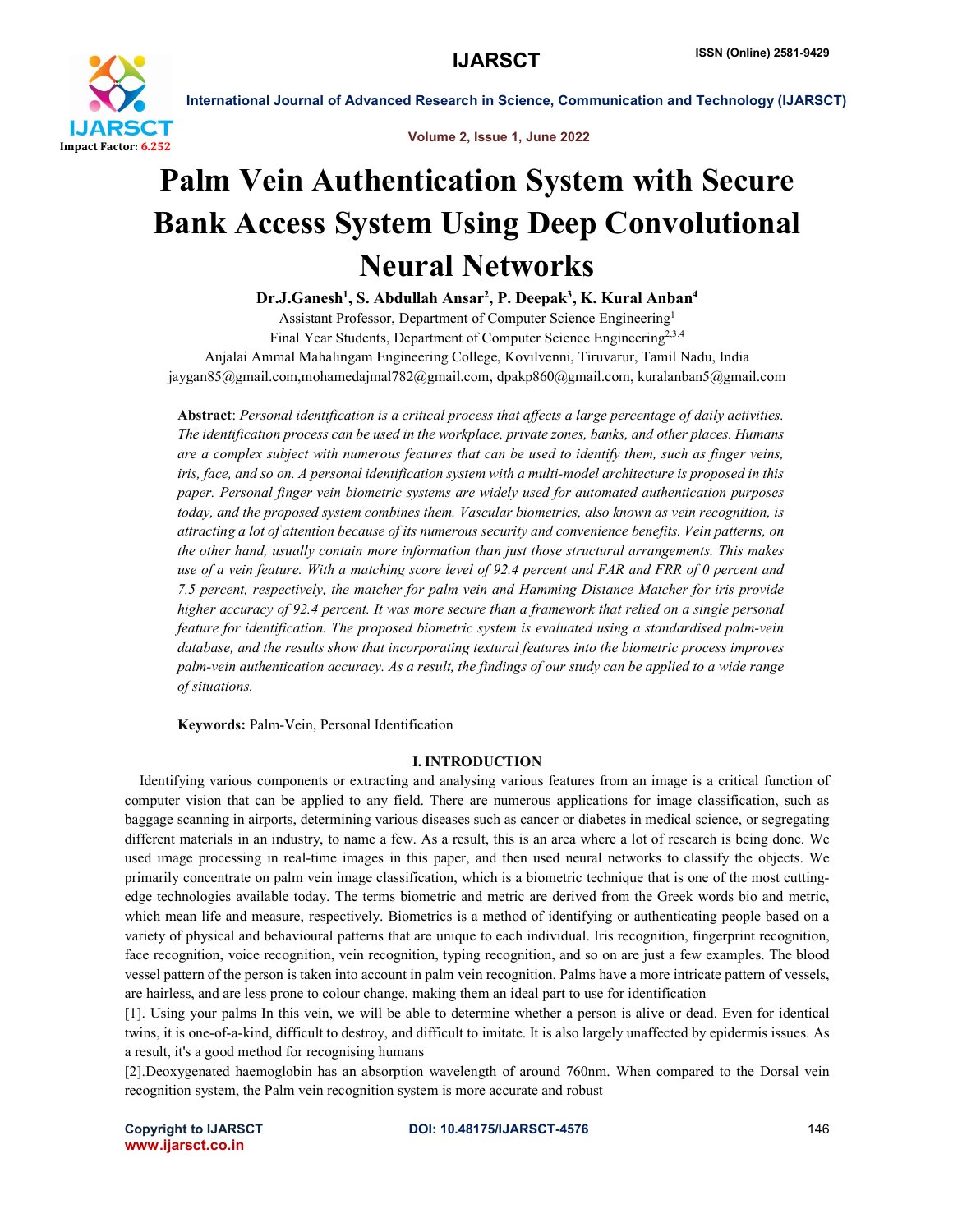

#### Volume 2, Issue 1, June 2022

[3]. Because of the complexity and uniqueness of palm vein patterns, the palm vein recognition system has a high level of accuracy.

#### II. RESEARCH INSPIRATION

#### WHY IS PALM VEIN TECHNOLOGY REQUIRED?

Palm prints are preferred over other methods such as fingerprints or iris because they are distinct and easy to capture with low-resolution devices. Iris input devices are costly, and the method is intrusive because people may be concerned about negative effects on their eyes. As a result, palm print is suitable for everyone, and it is also non-intrusive because it does not require any special equipment.any of the user's personal information Individual vein patterns are distinct and contain detailed characteristics that can be used to create an algorithm template. User acceptance is high because contactless authentication is hygienic and non-invasive.

Extremely difficult to counterfeit, allowing for a high level of security.

In comparison to face recognition, palm print is unaffected by age and accessories.

Palm print images are more detailed and only require low-resolution image capture.

When compared to fingerprint recognition, devices

In comparison to iris recognition, palmprint images can be captured without being intrusive, as people may be concerned about negative effects on their eyes, and they are also less expensive.

As a result, over the last decade, it has become an important and rapidly developing biometrics technology.

#### III. LITERATURE REVIEW

 To remove the impulse noise in a fingerprint image, the traditional median filtering method uses a fixed filter window size method[23]. The traditional median filtering method will not completely filter out the impulse noise if the filtering window is small. If The fingerprint image may become blurred if the filtering window is too large. The paper proposes a method for fingerprint image enhancement processing and impulse noise removal based on an adaptive median filter to solve the problem.

 Later, graphical password methodology was introduced to improve security and overcome the weaknesses of textual passwords, pins, or other simple password methodologies that were difficult to remember and vulnerable to external attacks[24]. There have been numerous graphical password schemes proposed over time, but the majority of them suffer from shoulder surfing and can be easily guessed, which is a significant issue. The technique proposed in this paper allows the user to keep the pattern lock's ease-of-use while reducing the risk of shoulder injury. Password guessing and surfing

 It is then converted to Biometrics[15]. It has more benefits than existing biometrics. Forearm wrist veins, palm veins, finger veins, and anterior positions make up the hand vein. The dorsal palm vein features are extracted in the proposed work. The hand vein capturing system is used in the proposed system.

#### IV. METHODOLOGY

We will demonstrate the design and implementation of image classification using Deep Convolution Neural Networks in this paper. An charge-coupled device (CCD) preprocessor camera is used to create the database for Palm Vein Recognition. The (CCD) preprocessor camera captures the first image, which is then converted to RGB. Pre-processing is used to improve the quality of an image. The image is converted to grayscale during pre-processing, and various noisereduction filters are applied before obtaining the image's histogram. The features are then extracted using the morphological process. Support Vector Machine is used to perform background subtraction and apply the extracted features to the neural network for classification (SVM). A relevant dataset is also available.

A relevant dataset is also provided for recognition training and testing. The system learns our script, and when it obtains an image, it compares the obtained image with the data learned by the network and recognises the object. The following is a flowchart for the Palm Vein Recognition System: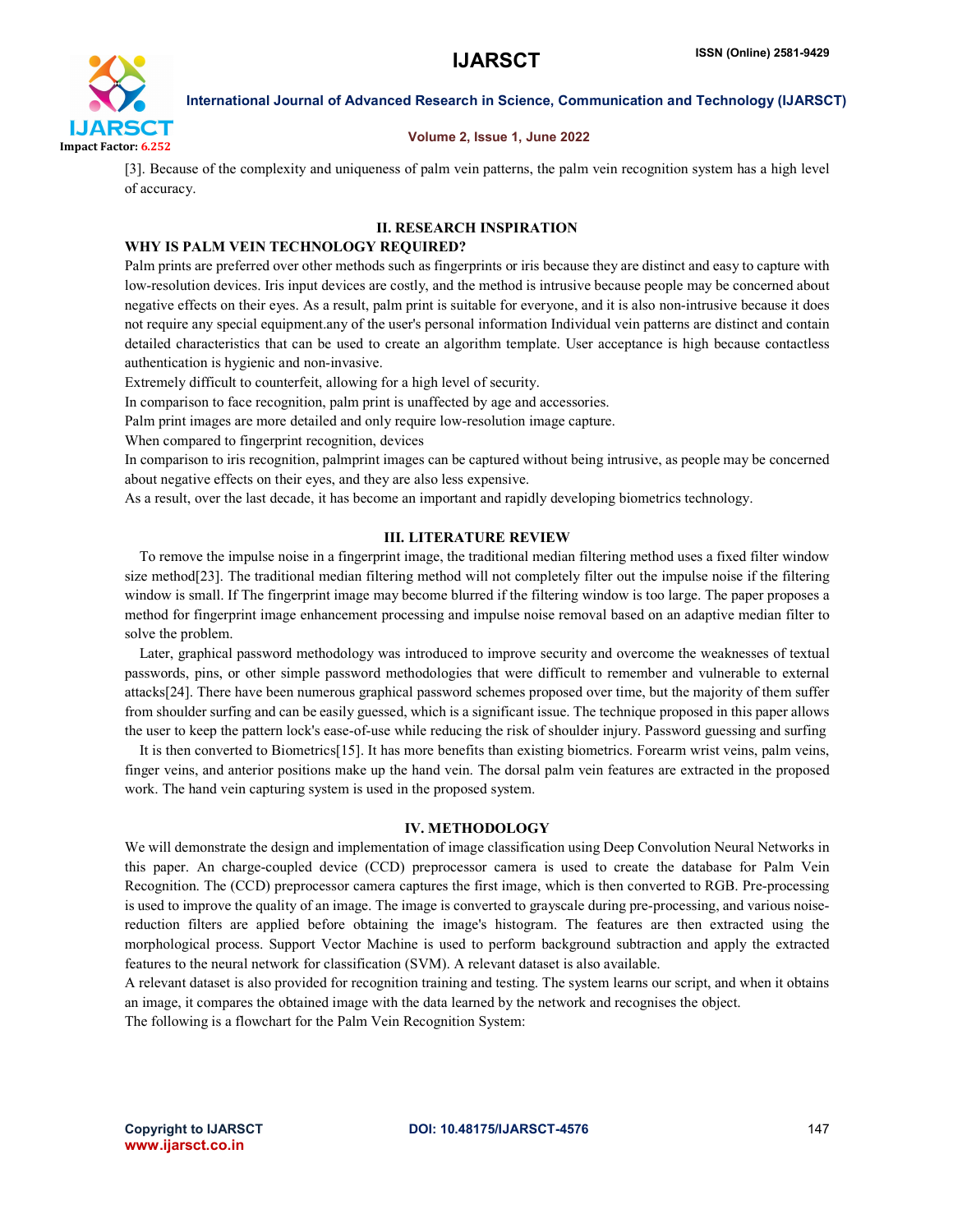# et i Impact Factor: 6.252

International Journal of Advanced Research in Science, Communication and Technology (IJARSCT)



#### Volume 2, Issue 1, June 2022

#### V. HARDWARE SETUP

In the design of a palm vein recognition system, the hardware setup is critical. To provide accurate images, we require perfect lighting. The real-time images are captured with a charge-coupled device (CCD) preprocessor camera. A CCD camera with near infrared is used to capture the vein images. The finger vein image is captured using NIR (near infrared) light in the illumination transaction method, which is the first basic step in FVR. The acquisition device consists of an NIR assembly part for finger placement, followed by a charge-coupled device (CCD) preprocessor camera for image capture. The image is added to the image input and the person is found.

#### VI. PROPOSED WORK

The redundant points in the acquired vein minutia images are removed. The removal of redundant points will improve matching reliability while also lowering computational complexity. The neighbourhood elimination technique is used to remove redundant information while keeping the effective source information for further processing. This technique is used on the palm vein's normalised point-set. Those points of palm vein that are within a radius of a certain radius are removed for each point. The spatial information is used to determine the neighbours of each specific point. The primary goal of this research is to examine the most up-to-date techniques for identifying finger veins. The SVM scans and classifies the veins of each individual. Algorithm of the (Support Vector Machine). The person can be easily identified thanks to the image processing system that has been installed. There are two levels to the system that can be added. The training and testing process has been completed. The images of the concerned person are first trained. The SVM algorithm is then used to classify and identify them.

The following is a diagram of the System Architecture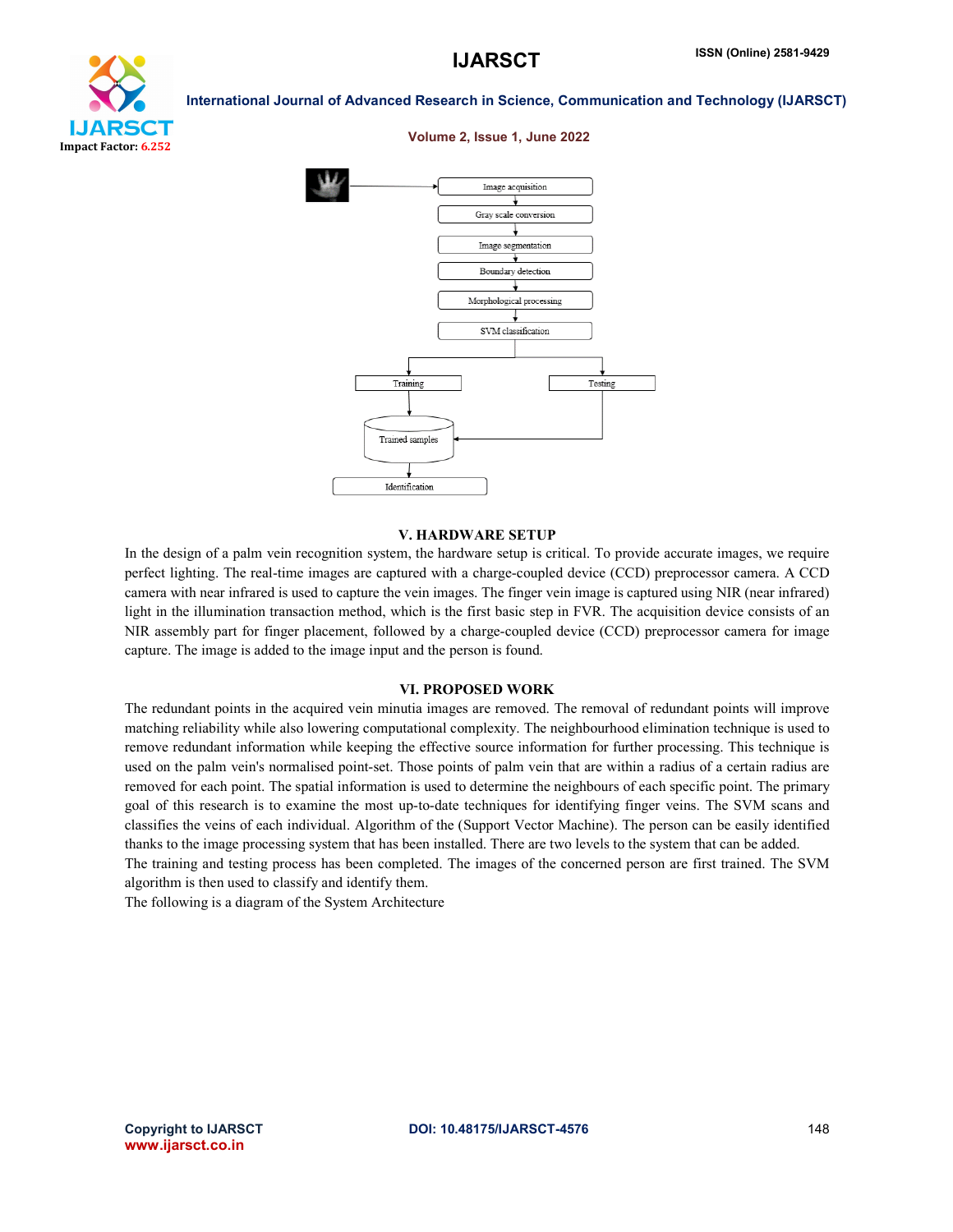

#### Volume 2, Issue 1, June 2022



#### Classification by SVM

SVMs (also known as support vector networks) are supervised learning models that analyse data for classification and regression analysis. A set of training examples is presented, each of which is labelled as belonging to one of two categories. A non-probabilistic binary linear classifier, an SVM training algorithm creates a model that assigns new examples to one of two categories. The examples of the separate categories are divided by a clear gap that is as wide as possible in the implemented system, as the SVM model is a representation of the examples as points in space. New examples are then mapped into the same space and assigned to a category based on where they fall on the gap.



#### VIII. COMPARISON

Comparing Bioguard palm vein technology appears to have several advantages, including:

ACCURACY AND RELIABILITY – Vein patterns' uniqueness and complexity, combined with advanced authentication algorithms, ensure unsurpassed accuracy. Test in the field The results show extremely low FTE (failure to enrol) rates, recognition attempt duration less than iris recognition, and near-zero false rejection and false acceptance rates in the International Journal of Control and Automation Vol. 3, No. 1, March, 2010 32.Vein patterns are internal and not visible, making them nearly impossible to duplicate or forge. At the sensor level, images are converted into encrypted biometric templates, preventing the image from being misused.

EFFORTLESS – When hands are dirty, wet, or even wearing some types of latex gloves, hygienic, non-invasive "no touch" technology can be used.

www.ijarsct.co.in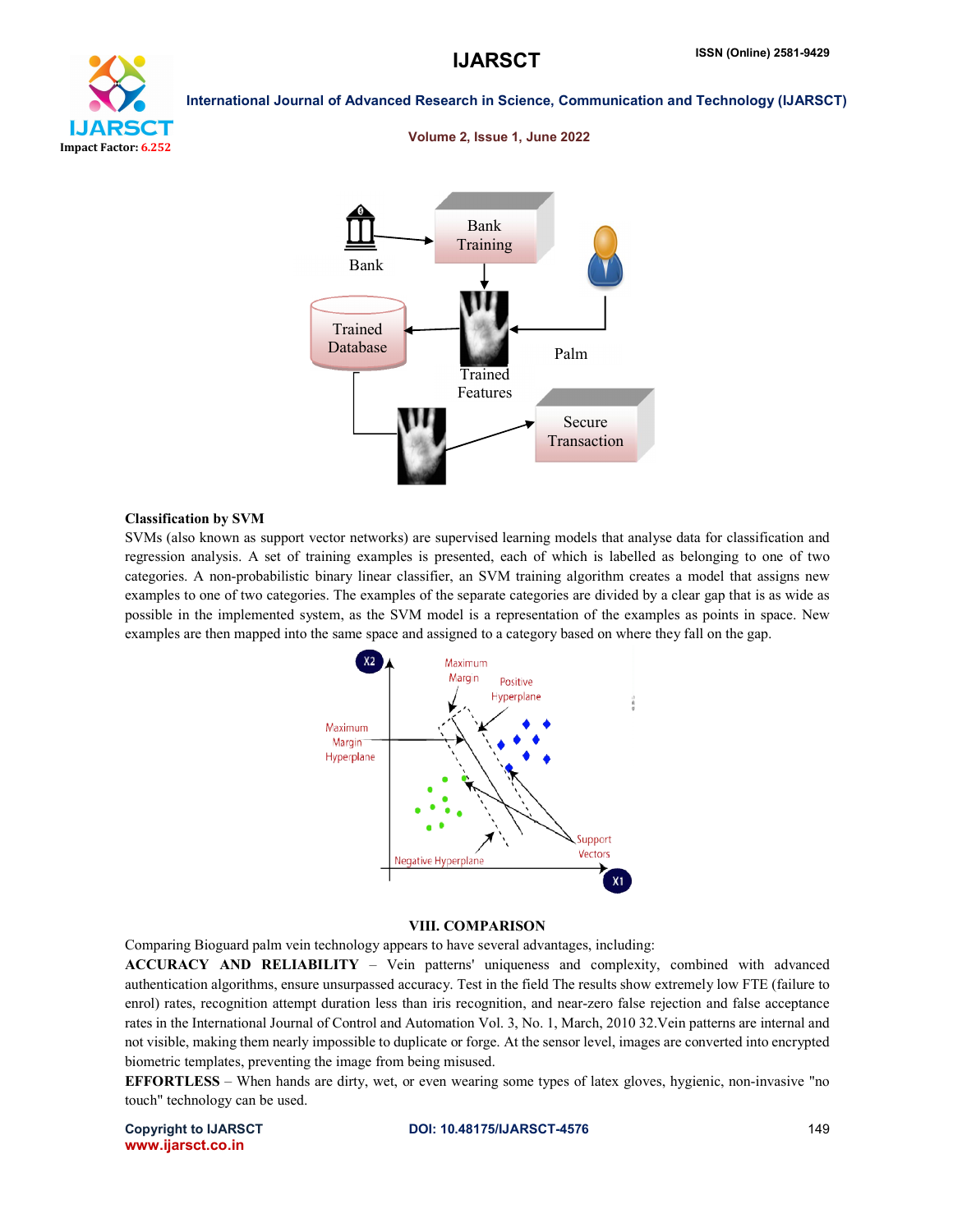

#### Volume 2, Issue 1, June 2022

COST-EFFECTIVE – Reasonably priced while avoiding the high costs of malpractice litigation, privacy violations, and other issues. At a reasonable price, it provides a high level of security.

USABILITY – The small form factor allows for more flexibility and ease of use in a variety of security applications.

Palm vein technology can be used in a variety of banking scenarios, including:

1.ATMs

2. Customers who come in off the street

- 3. Branch security on the inside
- 4. Online banking

1. Unlike the advantages in [5], which state that the Hand Vein Verification System (HVVS) is accurate in low to medium security levels, these hand vein verifications are purely system-based, requiring more effort on the overall performance of the system.

2. The FAR(percent)(false acceptance rate) and FRR(percent)(false rejection rate) are checked with different threshold units in this system.



# **B** Vein Based Banking System **Vein Based Secure Banking Access**



www.ijarsct.co.in

Copyright to IJARSCT **DOI: 10.48175/IJARSCT-4576** 150

## IX. IMPLEMENTATION AND RESULTS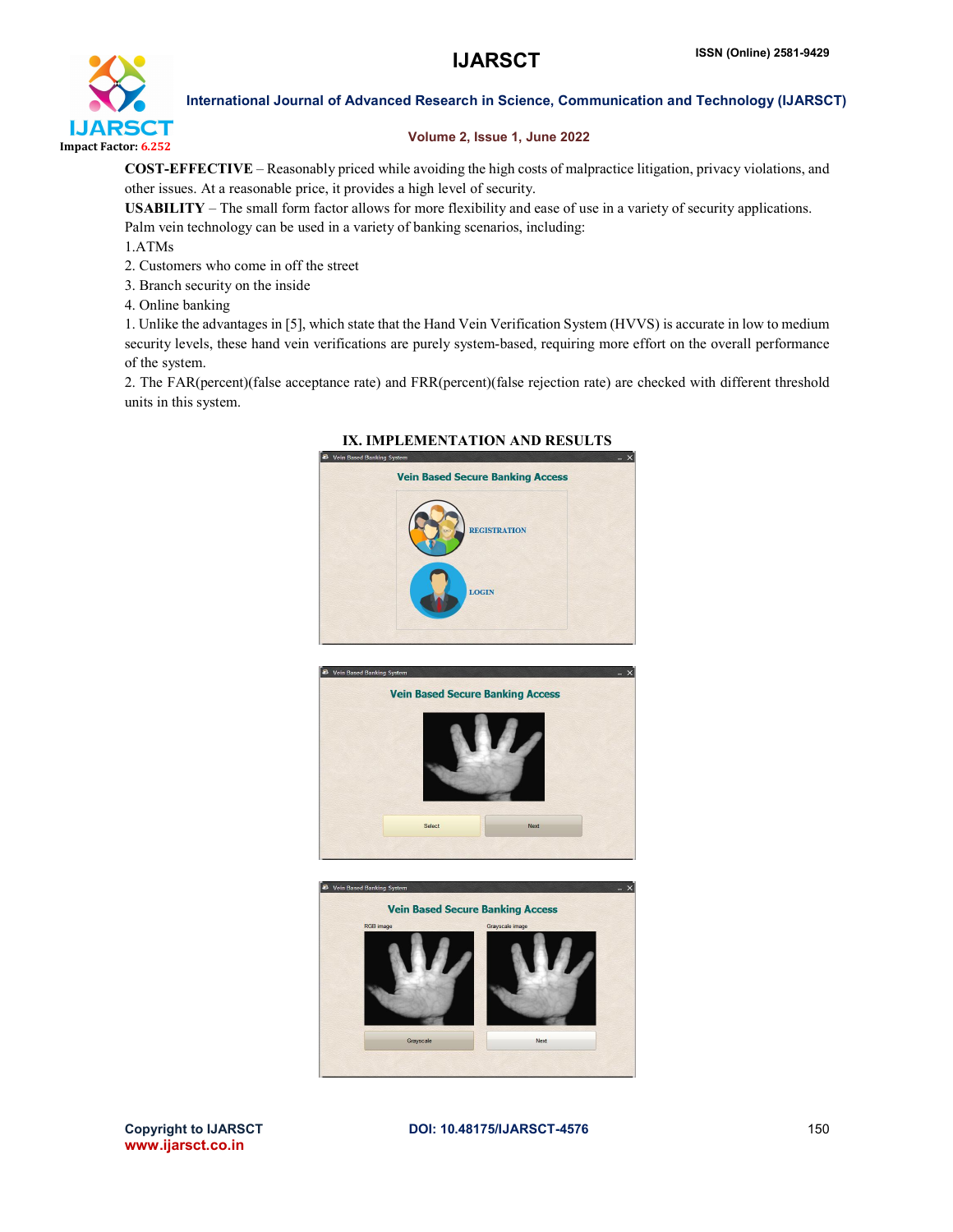

### Volume 2, Issue 1, June 2022





| $\mathbf{a}$<br>Vein Based Banking System | <b>Vein Based Secure Banking Access</b>                                             |                                                                 | $\times$            |
|-------------------------------------------|-------------------------------------------------------------------------------------|-----------------------------------------------------------------|---------------------|
| detection<br>SVM                          | <b>CLASSIFICATION</b><br>Histogram<br>4177<br>Scattering<br>914<br><b>SVM</b><br>94 | Name:<br>Contact:<br>Email:<br>Address:<br>Acc No:<br>Password: | <b>USER DETAILS</b> |
|                                           |                                                                                     |                                                                 | Register            |



www.ijarsct.co.in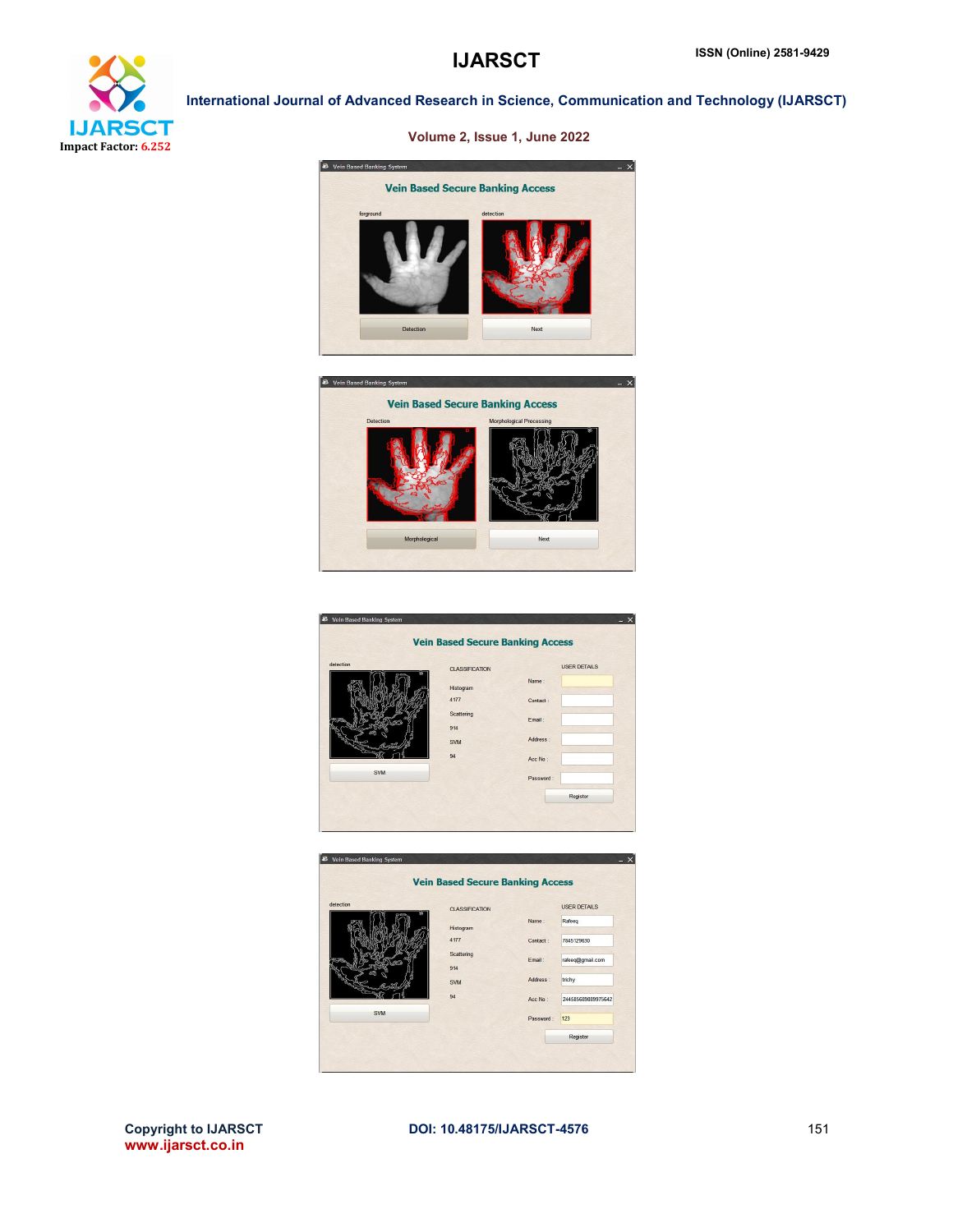



 Fujitsu has confirmed that the FAR (false acceptance rate) is 0.00008 percent and the FRR (false rejection rate) is 0.01 percent, based on data from 140,000 palms (70,000 individuals), with the following condition: a person must hold the palm over the sensor for three scans during registration, and then only one final scan is allowed to confirm authentication.

 In addition, the following information was used to verify the technology's accuracy: data from 5-year-old to 85-yearold people of various backgrounds based on population distribution statistics from the Ministry of Internal Affairs and Communications of Japan; data from foreigners in Japan based on the United Nations' world population distribution; data from Fujitsu employees' daily changes data from various human activities such as drinking, bathing, going outside, and waking up; and data from various human activities such as drinking, bathing, going outside, and waking up; and data from various human activities such as drinking, bathing, going outside, and Palm vein authentication technology is a contactless authentication method that is both hygienic and non-invasive, resulting in high user acceptance.

 Because the technology measures haemoglobin flow through internal body veins, Fujitsu believes that a vein print is extremely difficult to forge and thus contributes to a high level of security. Palm vein technology can be used in a variety of situations.

#### X. CONCLUSION

Previously, ATM cards were used to make cash transactions. People usually get their money by inserting an ATM card. We're hearing more and more stories about hackers stealing people's money. These types of cyber-crimes have been on the rise in recent years, and they use infrared detecting technology to detect pin numbers and steal people's money. We devised a one-of-a-kind method to overcome this disadvantage. Palm vein detection is used for money transactions as well as depositing funds. There is no way for strangers to transact money unknowingly because each user has a unique palm vein. The system will choose this intersection spot, using the intersecting point as the mid-point. As a result, finger vein authentication using This new technique will provide a high level of security. The proposed reduced feature set method has high accuracy and better performance.

#### **REFERENCES**

- [1]. Lingxiao He, Haiqing Li, Qi Zhang and Zhenan Sun,"Dynamic Feature Matching for Partial Face Recognition", IEEE Transactions on Image Process, vol. 28, no. 2, pp. 791-802, 2019.
- [2]. Shanwen Zhang, Haoxiang Wang, Wenzhun Huang and Chuanlei Zhang," Combining Modified LBP and Weighted SRC for Palmprint Recognition", Signal Image and Video Processing, vol. 12, no. 6, pp. 1035-1042, 2018.
- [3]. Michal Matkowski , T. Chai, and A.Wai Kin Kong, "Palmprint Recognition in Uncontrolled and Uncooperative Environment", IEEE Transactions on Information Forensics and Security, vol. 15, pp. 1601- 1615, 2020.
- [4]. Chenhap Lin and Kumar, Ajay, "Contactless and partial 3D fingerprint recognition using multi-view deep representation", Pattern Recognition, vol. 83, pp. 314-327, 2018.
- [5]. P.R. Nalla, A. Kumar, "Toward More Accurate Iris Recognition Using Cross-Spectral Matching." IEEE Trans. Image Process., vol. 26, no. 1, pp. 208-221, 2017.
- [6]. D. G. Lowe, "Distinctive image features from scale-invariant keypoints," International Journal of Computer Vision., vol. 60, pp. 91-110, 2004.
- [7]. E. C. Lee, H. C. Lee, and K. R. Park, "Finger vein recognition using minutia-based alignment and local binary pattern-based feature extraction," International Journal of Imaging Systems and Technology., vol. 19, no. 3, pp.179-186, 2009.

#### Volume 2, Issue 1, June 2022